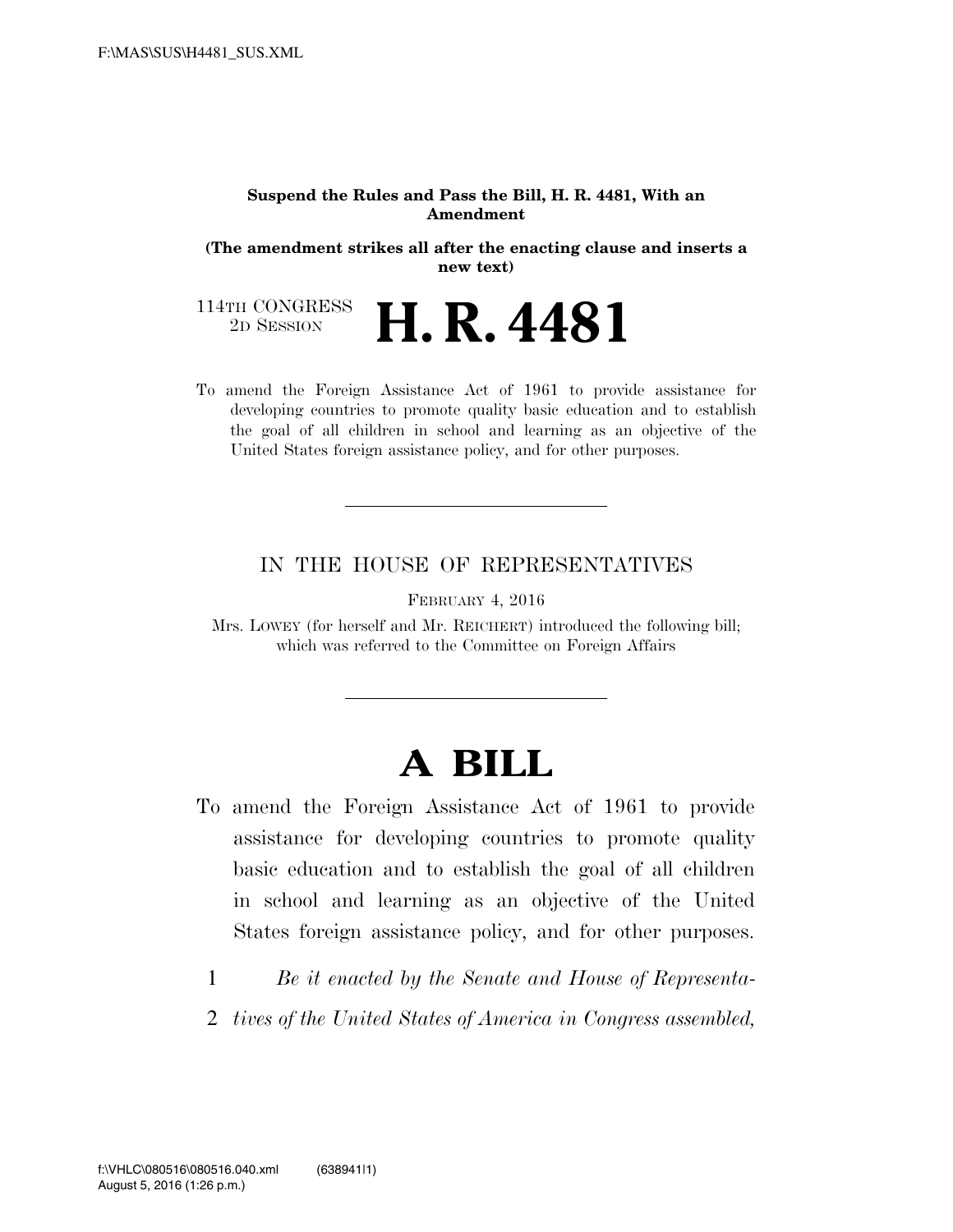### **SECTION 1. SHORT TITLE; TABLE OF CONTENTS.**

- (a) SHORT TITLE.—This Act may be cited as the
- ''Education for All Act of 2016''.
- (b) TABLE OF CONTENTS.—The table of contents for
- this Act is as follows:
	- Sec. 1. Short title; table of contents.
	- Sec. 2. Sense of Congress.
	- Sec. 3. Assistance to promote sustainable, quality basic education.
	- Sec. 4. Comprehensive integrated United States strategy to promote basic education.
	- Sec. 5. Improving coordination and oversight.
	- Sec. 6. Monitoring and evaluation of programs.
	- Sec. 7. Transparency and reporting to Congress.
	- Sec. 8. Definitions.

## **SEC. 2. SENSE OF CONGRESS.**

- It is the sense of Congress that— (1) education lays the foundation for increased civic participation, democratic governance, sustained economic growth, and healthier, more stable soci-
	- eties;
	- (2) it is in the national interest of the United States to promote access to sustainable, quality uni-versal basic education in developing countries;
- (3) United States resources and leadership should be utilized in a manner that best ensures a successful international effort to provide children in developing countries with a quality basic education in order to achieve the goal of quality universal basic education; and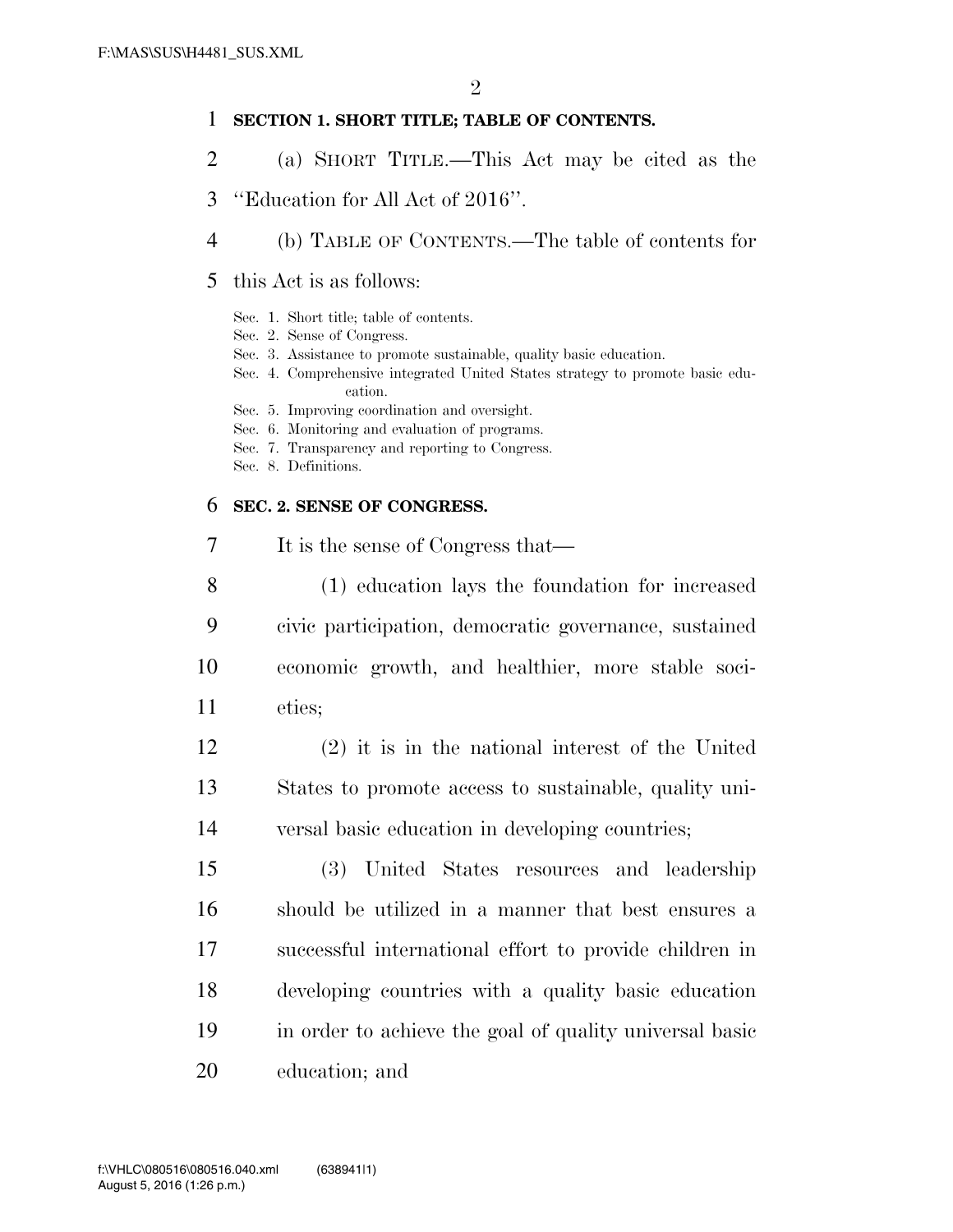(4) promoting gender parity in basic education from childhood through adolescence serves United States diplomatic, economic, and security interests worldwide.

# **SEC. 3. ASSISTANCE TO PROMOTE SUSTAINABLE, QUALITY BASIC EDUCATION.**

 Section 105 of the Foreign Assistance Act of 1961 (22 U.S.C. 2151c) is amended by adding at the end the following:

10 "(c) ASSISTANCE TO PROMOTE SUSTAINABLE, QUAL-ITY BASIC EDUCATION.—

12 "(1) POLICY.—In carrying out this section, it shall be the policy of the United States to work with partner countries, other donors, multilateral institu- tions, the private sector, and nongovernmental and civil society organizations, including faith-based or- ganizations and organizations that represent teach- ers, students, and parents, to promote sustainable, quality basic education through programs and activi-20 ties that, consistent with Article 26 of the Universal Declaration of Human Rights—

22 "'(A) align with and respond to the needs, capacities, and commitment of developing coun- tries to strengthen educational systems, expand access to safe learning environments, ensure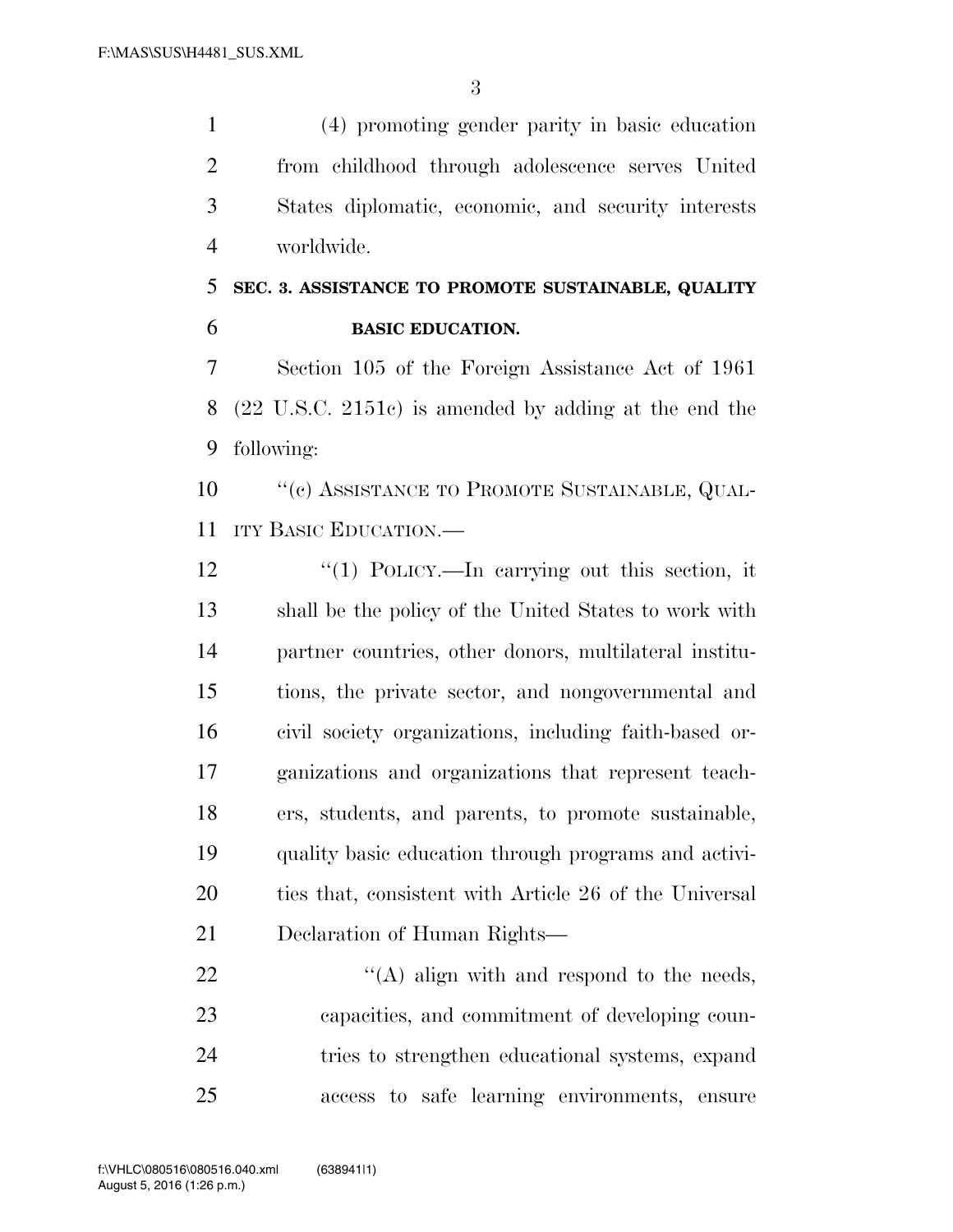| $\mathbf{1}$   | continuity of education, measurably improve         |
|----------------|-----------------------------------------------------|
| $\overline{2}$ | teacher skills and learning outcomes, and sup-      |
| 3              | port the engagement of parents in the edu-          |
| $\overline{4}$ | cation of their children, so that all children, in- |
| 5              | cluding marginalized children and other vulner-     |
| 6              | able groups, may have access to and benefit         |
| 7              | from quality basic education; and                   |
| 8              | $\lq\lq$ promote education as a foundation          |
| 9              | for sustained economic growth and development       |
| 10             | within a holistic assistance strategy that places   |
| 11             | partner countries on a trajectory toward grad-      |
| 12             | uation from assistance provided under this sec-     |
| 13             | tion and contributes to improved—                   |
| 14             | "(i) early childhood development;                   |
| 15             | "(ii) life skills and workforce develop-            |
| 16             | ment;                                               |
| 17             | "(iii) economic opportunity;                        |
| 18             | "(iv) gender parity;                                |
| 19             | $f'(v)$ food and nutrition security;                |
| 20             | "(vi) water, sanitation, and hygiene;               |
| 21             | "(vii) health and disease prevention                |
| 22             | and treatment;                                      |
| 23             | "(viii) disaster preparedness;                      |
| 24             | "(ix) conflict and violence reduction,              |
| 25             | mitigation, and prevention; and                     |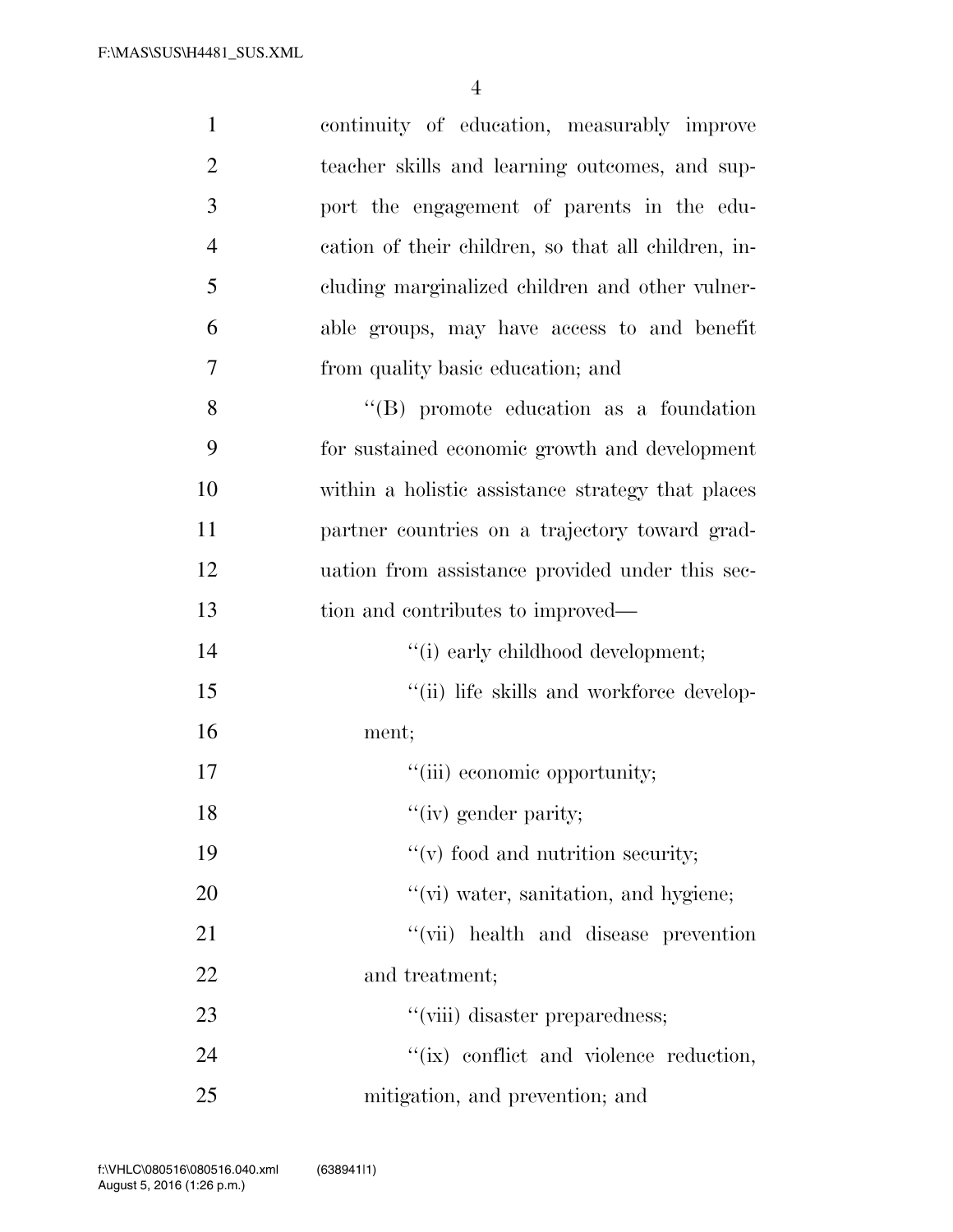| $\mathbf{1}$   | $f(x)$ democracy and governance; and                             |
|----------------|------------------------------------------------------------------|
| $\overline{2}$ | $\lq\lq$ <sup>c</sup> (C) monitor and evaluate the effectiveness |
| 3              | and quality of basic education programs.                         |
| $\overline{4}$ | "(2) PRINCIPLES.—In carrying out the policy                      |
| 5              | referred to in paragraph (1), the United States shall            |
| 6              | be guided by the following principles of aid effective-          |
| 7              | ness:                                                            |
| 8              | "(A) ALIGNMENT.—Assistance provided                              |
| 9              | under this section to support programs and ac-                   |
| 10             | tivities under this subsection shall be aligned                  |
| 11             | with and advance United States diplomatic, de-                   |
| 12             | velopment, and national security interests.                      |
| 13             | COUNTRY OWNERSHIP. To<br>$\lq\lq (B)$<br>the                     |
| 14             | greatest extent practicable, assistance provided                 |
| 15             | under this section to support programs and ac-                   |
| 16             | tivities under this subsection should be aligned                 |
| 17             | with and support the national education plans                    |
| 18             | and country development strategies of partner                    |
| 19             | countries, including activities that are appro-                  |
| 20             | priate for and meet the needs of local and in-                   |
| 21             | digenous cultures.                                               |
| 22             | " $(C)$ COORDINATION.—                                           |
| 23             | "(i) IN GENERAL.—Assistance pro-                                 |
| 24             | vided under this section to support pro-                         |
| 25             | grams and activities under this subsection                       |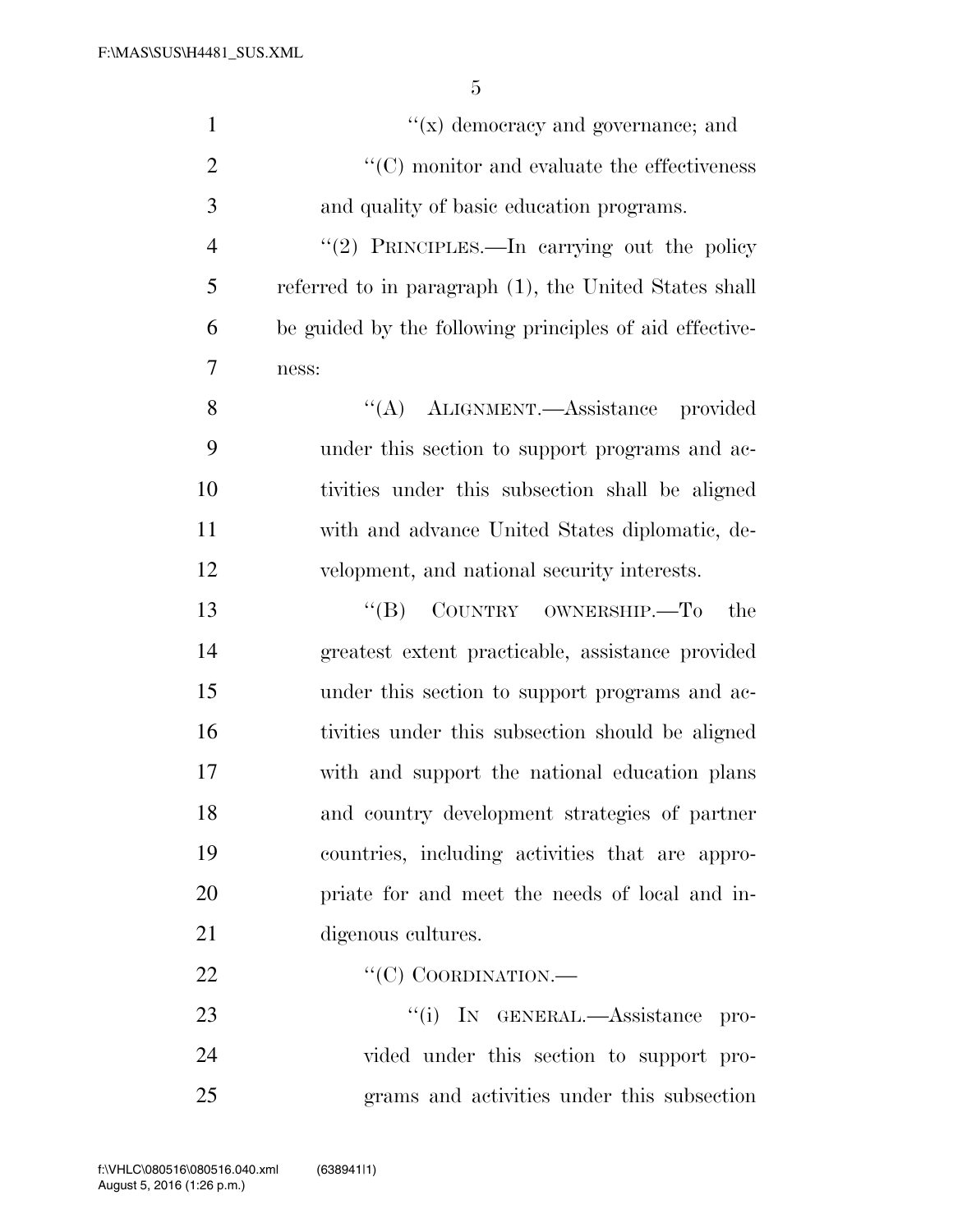| $\mathbf{1}$   | should be coordinated with and leverage           |
|----------------|---------------------------------------------------|
| $\overline{2}$ | the unique capabilities and resources of          |
| 3              | local and national governments in partner         |
| $\overline{4}$ | countries, other donors, multilateral insti-      |
| 5              | tutions, the private sector, and nongovern-       |
| 6              | mental and civil society organizations, in-       |
| 7              | cluding faith-based organizations and orga-       |
| 8              | nizations that represent teachers, students,      |
| 9              | and parents.                                      |
| 10             | "(ii) MULTILATERAL PROGRAMS AND                   |
| 11             | INITIATIVES.—Assistance provided under            |
| 12             | this section to support programs and ac-          |
| 13             | tivities under this subsection should be co-      |
| 14             | ordinated with and support proven multi-          |
| 15             | lateral education programs and financing          |
| 16             | mechanisms, which may include the Global          |
| 17             | Partnership for Education, that dem-              |
| 18             | onstrate commitment to efficiency, effec-         |
| 19             | tiveness, transparency, and accountability.       |
| 20             | "(D) EFFICIENCY.—The President shall              |
| 21             | seek to improve the efficiency and effectiveness  |
| 22             | of assistance provided under this section to sup- |
| 23             | port programs and activities under this sub-      |
| 24             | section by coordinating the related efforts of    |
| 25             | relevant Executive branch agencies and offi-      |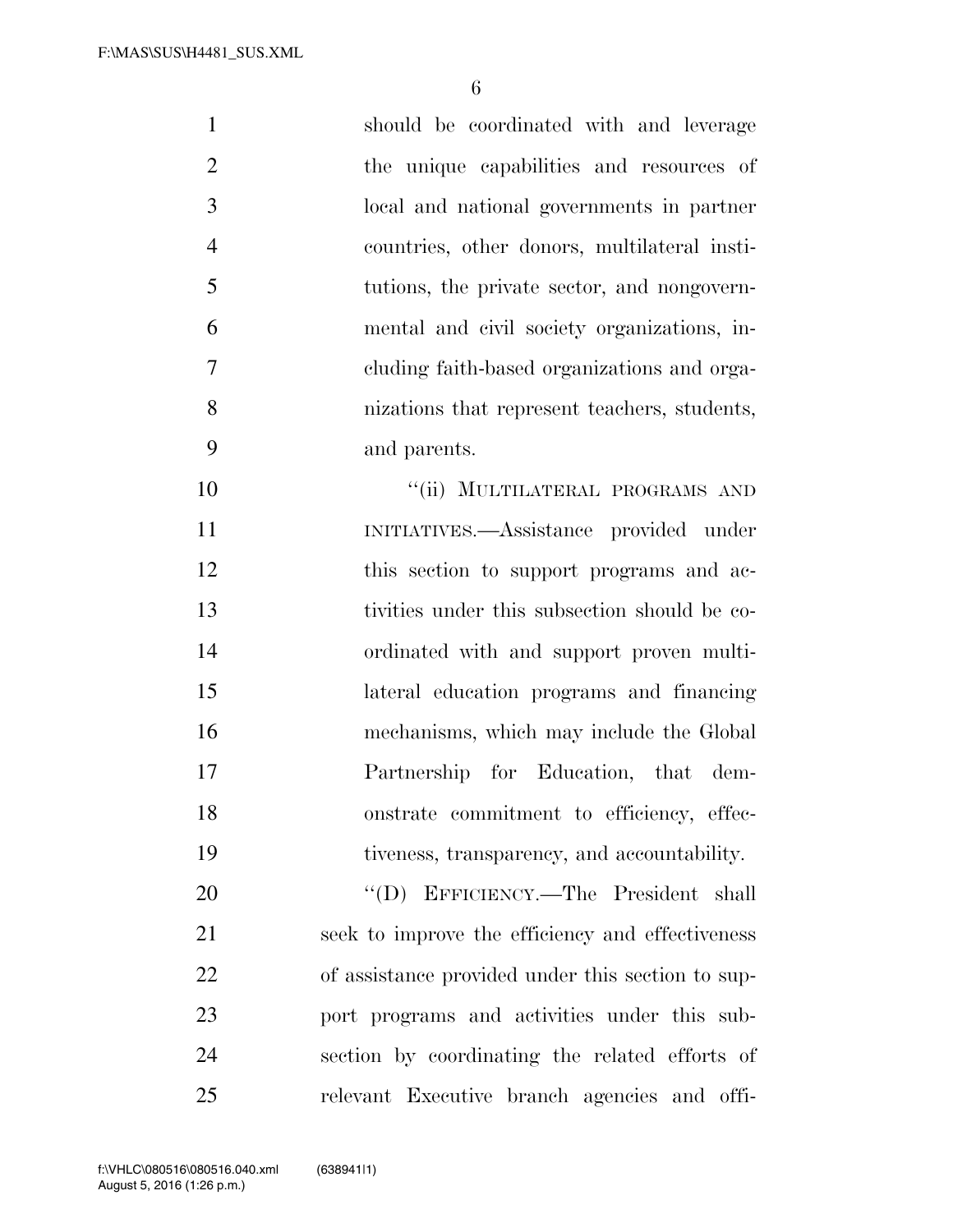cials, including efforts to increase gender parity and to provide a continuity of basic education activities in humanitarian responses and other emergency settings.

 ''(E) EFFECTIVENESS.—Programs and ac- tivities supported under this subsection shall be designed to achieve specific, measurable goals and objectives and shall include appropriate tar- gets, metrics and indicators that can be applied with reasonable consistency across such pro- grams and activities to measure progress and outcomes.

13 "
(F) TRANSPARENCY AND ACCOUNT- ABILITY.—Programs and activities supported under this subsection shall be subject to rig- orous monitoring and evaluation, which may in- clude impact evaluations, the results of which shall be made publically available in a fully searchable, electronic format.

20 "(3) PRIORITY AND OTHER REQUIREMENTS.— The President shall ensure that assistance provided under this section to support programs and activities under this subsection is aligned with the diplomatic, economic, and national security interests of the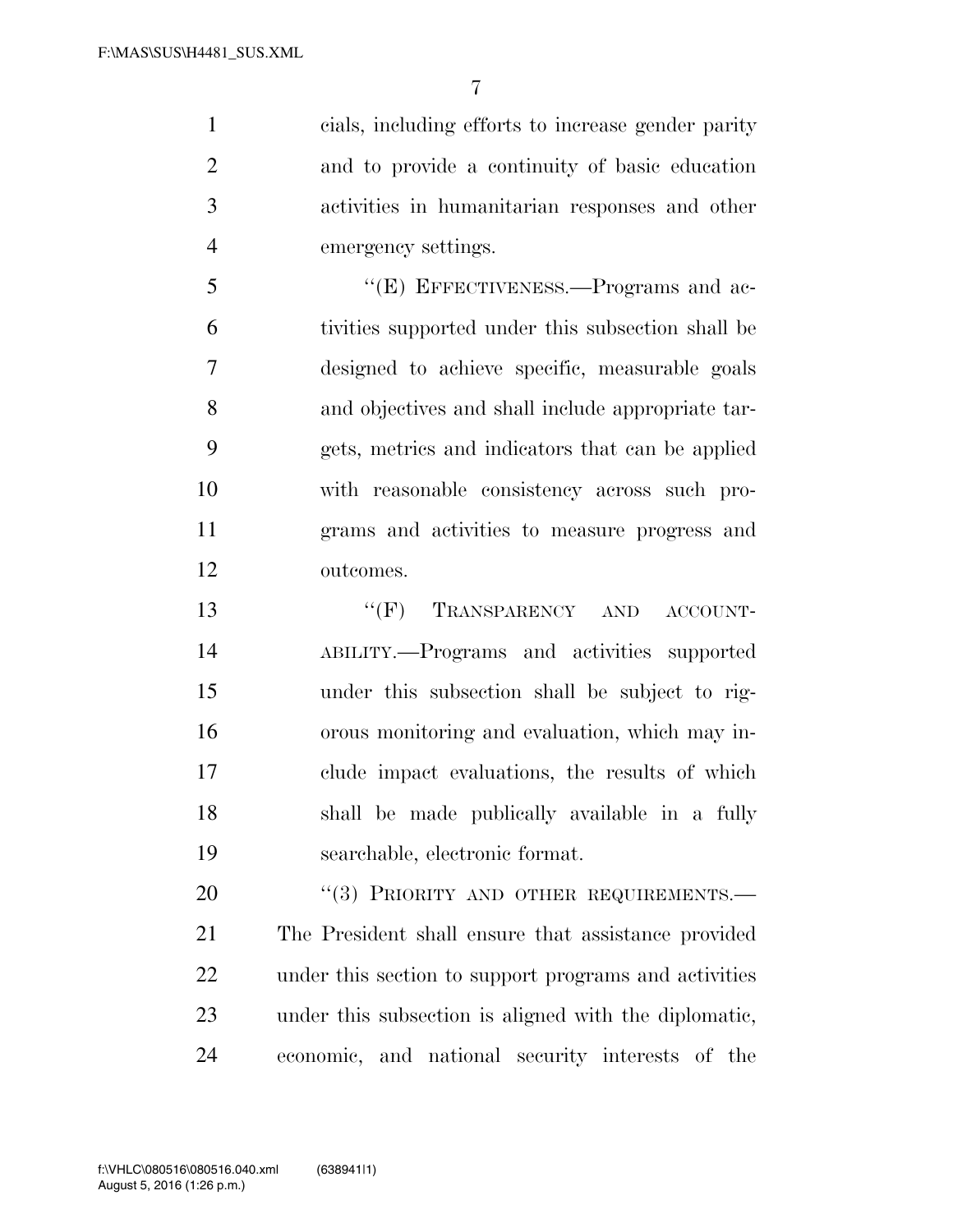| $\mathbf{1}$   | United States and that priority is given to devel-    |
|----------------|-------------------------------------------------------|
| $\overline{2}$ | oping countries in which—                             |
| 3              | $\lq\lq$ there is the greatest need and oppor-        |
| $\overline{4}$ | tunity to expand access to basic education and        |
| 5              | to improve learning outcomes, including for           |
| 6              | marginalized and vulnerable groups, particu-          |
| 7              | larly women and girls, or populations affected        |
| 8              | by conflict or crisis; and                            |
| 9              | "(B) such assistance can produce a sub-               |
| 10             | stantial, measurable impact on children and           |
| 11             | educational systems.                                  |
| 12             | $\cdot\cdot\cdot(4)$ DEFINITIONS.—In this subsection: |
| 13             | "(A) BASIC EDUCATION.—The term 'basic                 |
| 14             | education' includes—                                  |
| 15             | "(i) all program and policy efforts                   |
| 16             | aimed at improving early childhood,                   |
| 17             | preprimary education, primary education,              |
| 18             | and secondary education, which can be de-             |
| 19             | livered in formal and nonformal education             |
| 20             | settings, and in programs promoting learn-            |
| 21             | ing for out-of-school youth and adults;               |
| 22             | "(ii) capacity building for teachers,                 |
| 23             | administrators, counselors, and youth                 |
| 24             | workers;                                              |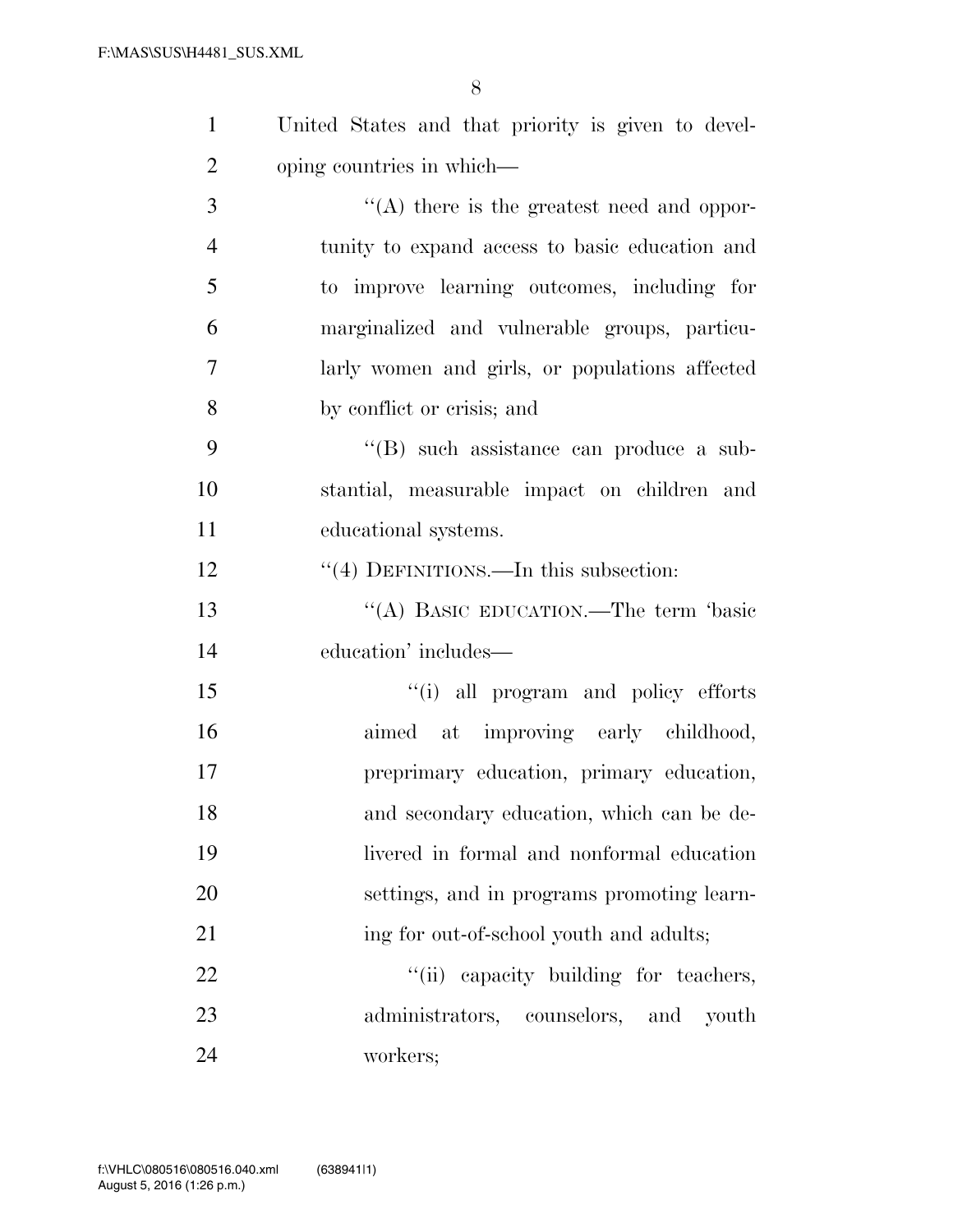| $\mathbf{1}$   | "(iii) literacy, numeracy, and other              |
|----------------|---------------------------------------------------|
| $\overline{2}$ | basic skills development that prepare an          |
| 3              | individual to be an active, productive mem-       |
| $\overline{4}$ | ber of society and the workforce; and             |
| 5              | "(iv) workforce development, voca-                |
| 6              | tional training, and digital literacy that is     |
| 7              | informed by real market needs and oppor-          |
| 8              | tunities.                                         |
| 9              | $``(B)$ PARTNER COUNTRY.—The<br>term              |
| 10             | 'partner country' means a developing country      |
| 11             | that participates in or benefits from basic edu-  |
| 12             | cation programs under this subsection pursuant    |
| 13             | to the prioritization criteria described in para- |
| 14             | $graph(3)$ , including level of need, opportunity |
| 15             | for impact, and the availability of resources.    |
| 16             | $``(C)$ RELEVANT EXECUTIVE<br><b>BRANCH</b>       |
| 17             | AGENCIES AND OFFICIALS.—The term 'relevant        |
| 18             | Executive branch agencies and officials'          |
| 19             | means-                                            |
| 20             | "(i) the Department of State, the                 |
| 21             | United States Agency for International            |
| 22             | Development, the Department of the                |
| 23             | Treasury, the Department of Labor, the            |
| 24             | Department of Education, the Department           |
| 25             | of Health and Human Services, the De-             |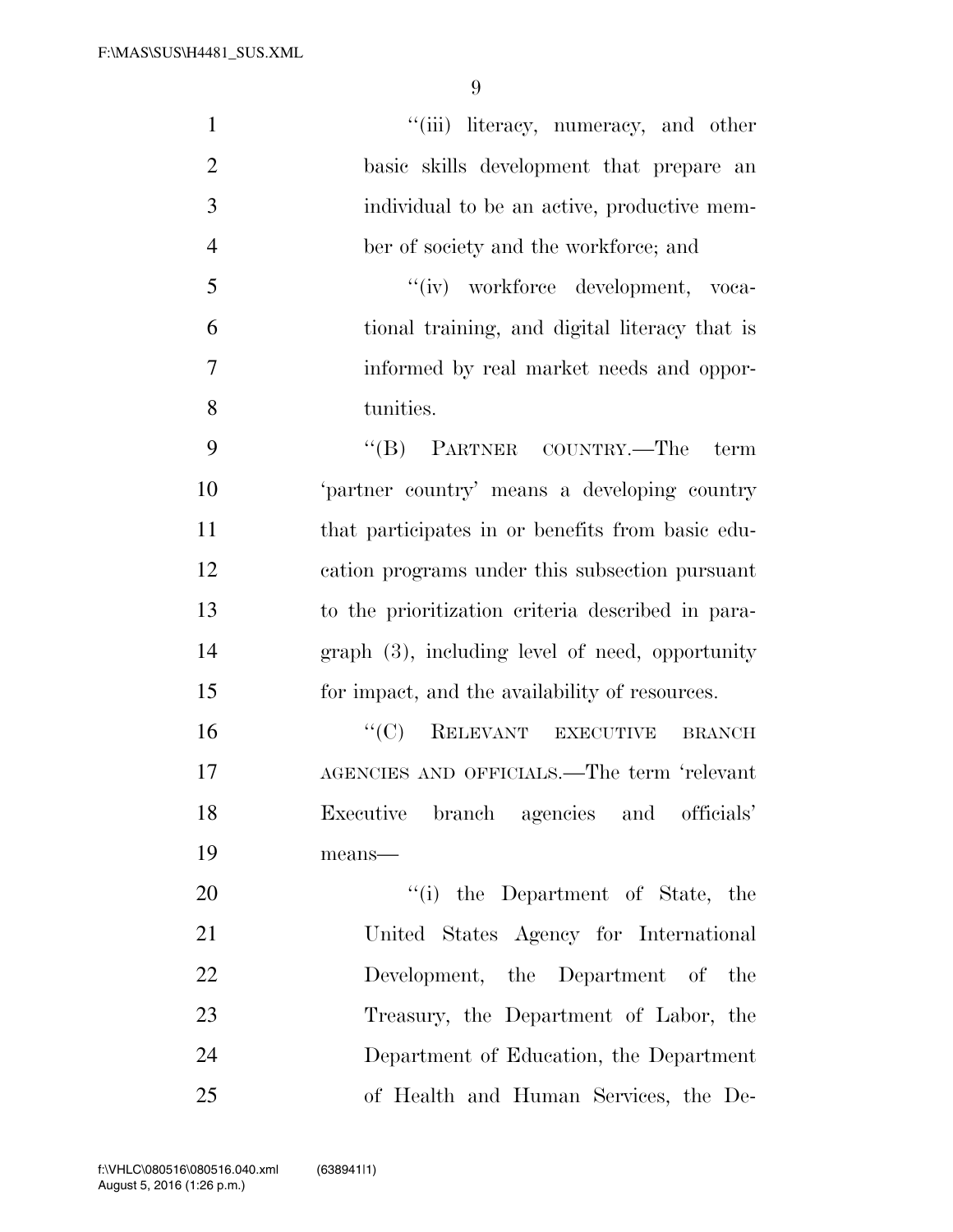| $\mathbf{1}$   | partment of Agriculture, and the Depart-            |
|----------------|-----------------------------------------------------|
| $\overline{2}$ | ment of Defense;                                    |
| 3              | "(ii) the Chief Executive Officer of                |
| $\overline{4}$ | the Millennium Challenge Corporation, the           |
| 5              | Coordinator of United States Government             |
| 6              | Activities to Combat HIV/AIDS Globally,             |
| $\overline{7}$ | the National Security Advisor, the Director         |
| 8              | of the Peace Corps, and the National Eco-           |
| 9              | nomic Advisor; and                                  |
| 10             | "(iii) any other department, agency,                |
| 11             | or official of the United States Govern-            |
| 12             | ment that participates in activities to pro-        |
| 13             | mote quality basic education pursuant to            |
| 14             | the authorities of such department, agency,         |
| 15             | or official or pursuant to this Act.                |
| 16             | "(D) NATIONAL EDUCATION PLAN.—The                   |
| 17             | term 'national education plan' means a com-         |
| 18             | prehensive national education plan developed by     |
| 19             | partner country governments in consultation         |
| 20             | with other stakeholders as a means for wide-        |
| 21             | scale improvement of the country's education        |
| 22             | system, including explicit, credible strategies in- |
| 23             | formed by effective practices and standards to      |
| 24             | achieve quality universal basic education.          |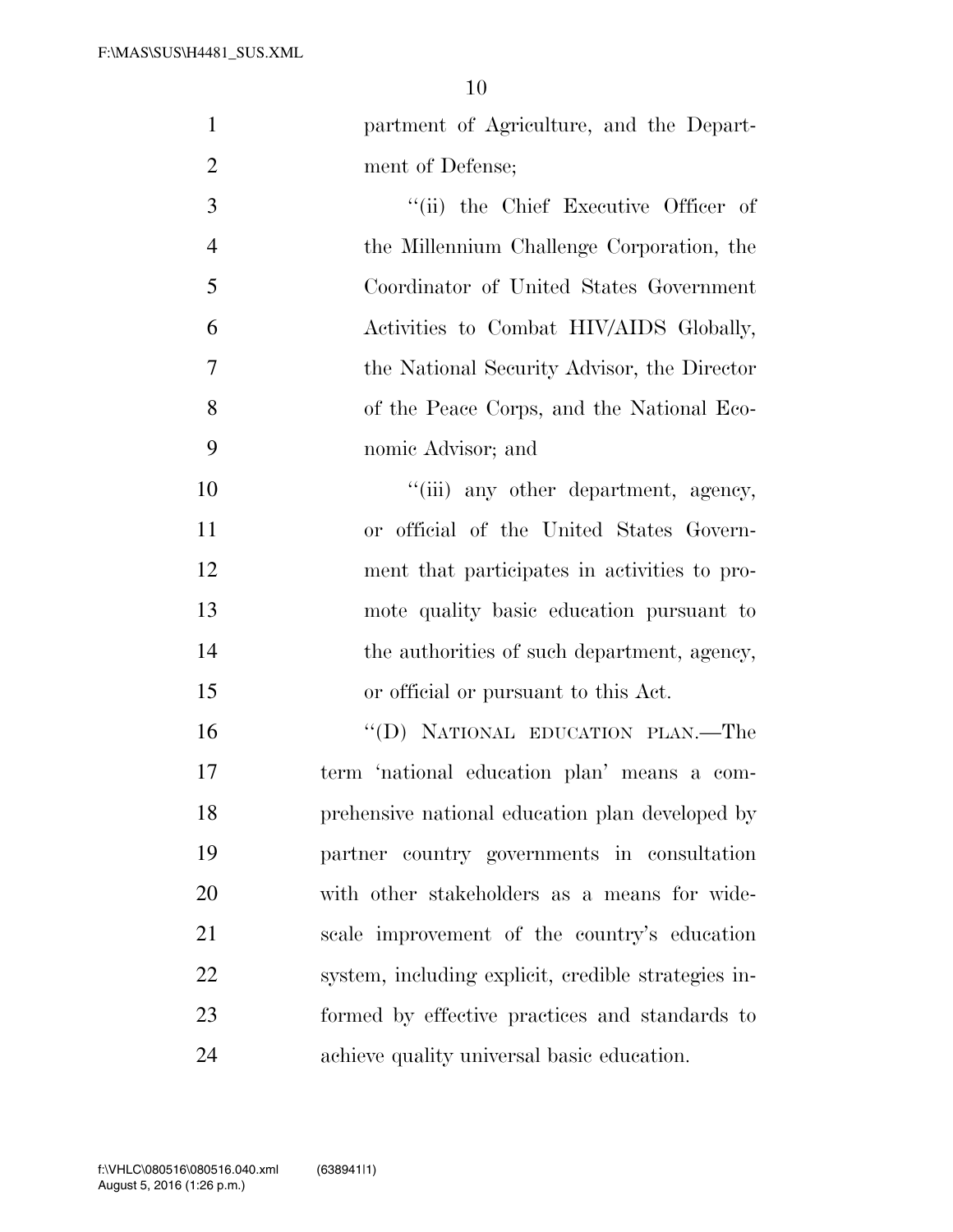1 ''(E) HIV/AIDS.—The term 'HIV/AIDS' has the meaning given that term in section 3  $104A(h)$ .

4 "(F) MARGINALIZED CHILDREN AND VUL- NERABLE GROUPS.—The term 'marginalized children and vulnerable groups' includes girls, children affected by or emerging from armed conflict or humanitarian crises, children with disabilities, children in remote or rural areas (including those who lack access to safe water and sanitation), religious or ethnic minorities, indigenous peoples, orphans and children af- fected by HIV/AIDS, child laborers, married adolescents, and victims of trafficking.

15 "(G) GENDER PARITY IN BASIC EDU- CATION.—The term 'gender parity in basic edu- cation' means that girls and boys have equal ac-cess to quality basic education.

19 "(H) NONFORMAL EDUCATION.—The term 'nonformal education'—

21  $\frac{1}{2}$   $\frac{1}{2}$  means organized educational ac-22 tivities outside the established formal sys-23 tem, whether operating separately or as an important feature of a broader activity, that are intended to serve identifiable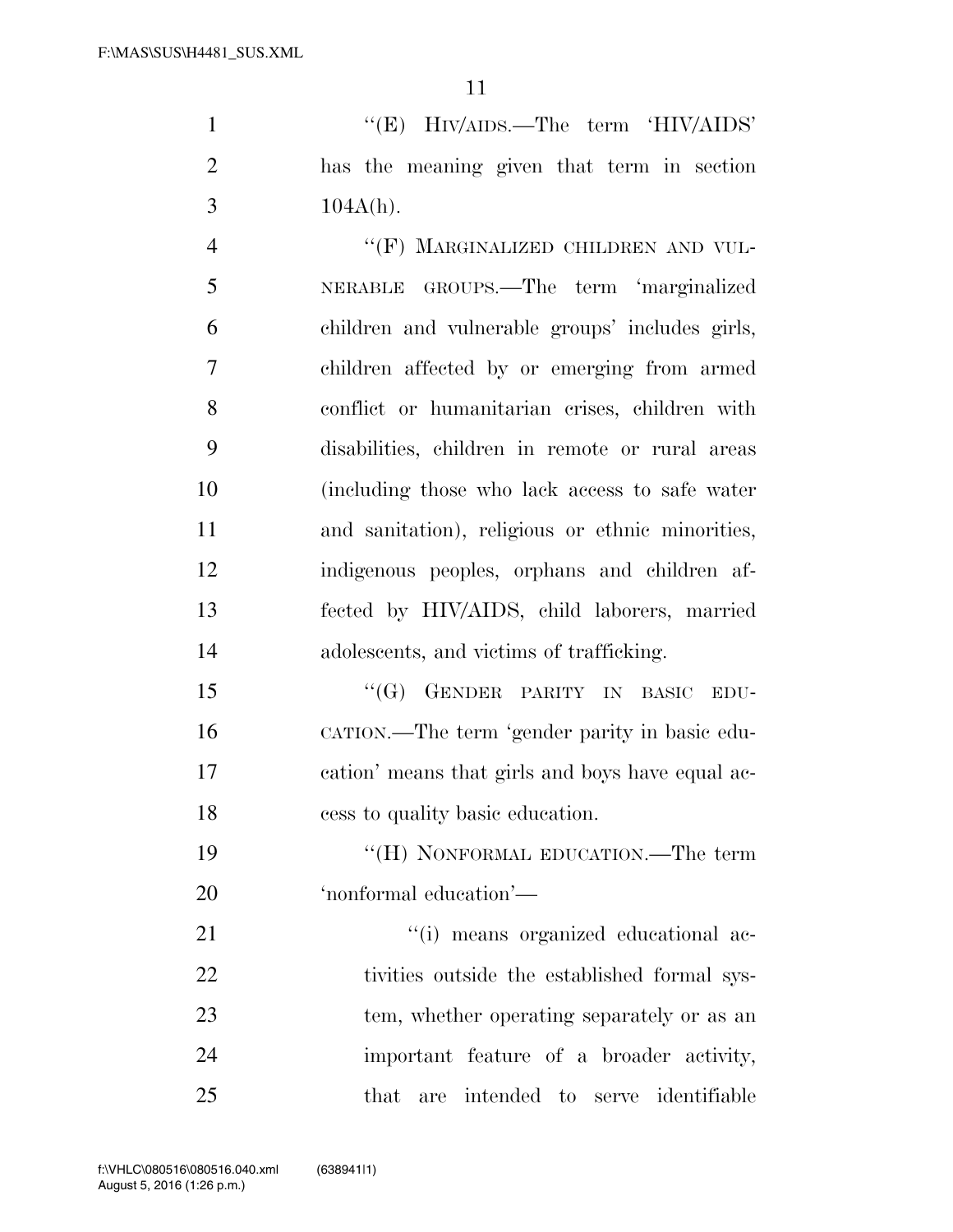| $\mathbf{1}$   | learning clienteles and learning objectives;                |
|----------------|-------------------------------------------------------------|
| $\overline{2}$ | and                                                         |
| 3              | "(ii) includes youth programs and                           |
| $\overline{4}$ | community training offered by community                     |
| 5              | groups and organizations.                                   |
| 6              | "(I) SUSTAINABILITY.—The term 'sustain-                     |
| 7              | ability' means, with respect to any basic edu-              |
| 8              | cation program that receives funding pursuant               |
| 9              | to this section, the ability of a service delivery          |
| 10             | system, community, partner, or beneficiary to               |
| 11             | maintain, over time, such basic education pro-              |
| 12             | gram.".                                                     |
|                |                                                             |
| 13             | SEC. 4. COMPREHENSIVE INTEGRATED UNITED STATES              |
| 14             | STRATEGY TO PROMOTE BASIC EDUCATION.                        |
| 15             | (a) STRATEGY REQUIRED.—Not later than October               |
| 16             | $1, 2016,$ October 1, 2021, and October 1, 2026, the Presi- |
| 17             | dent shall submit to the appropriate congressional com-     |
| 18             | mittees a comprehensive United States strategy to pro-      |
| 19             | mote quality basic education in partner countries by—       |
| 20             | (1) seeking to equitably expand access to basic             |
| 21             | education for all children, particularly marginalized       |
| 22             | children and vulnerable groups; and                         |
| 23             | (2) measurably improving the quality of basic               |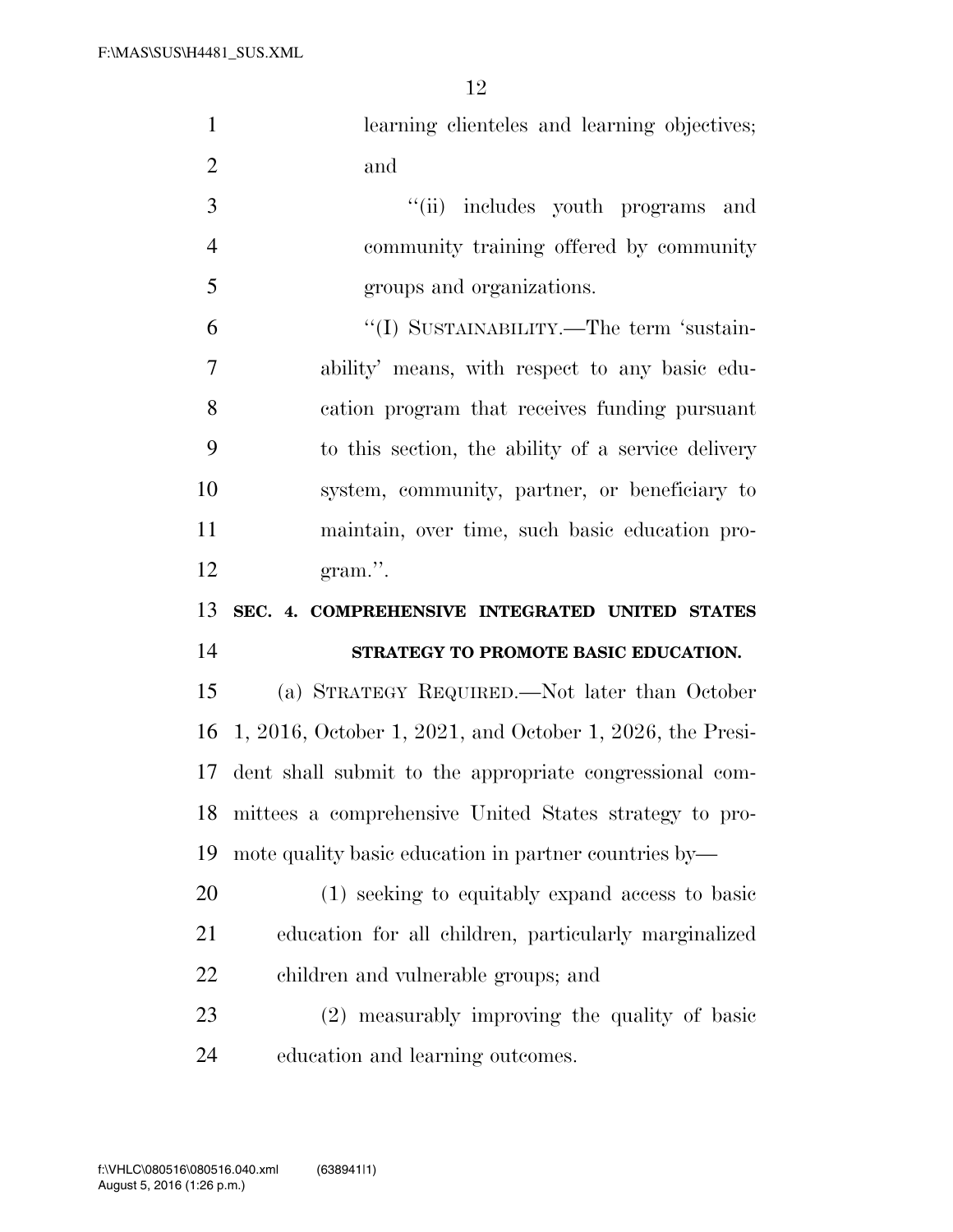(b) REQUIREMENT TO CONSULT.—In developing the strategy required by subsection (a), the President shall consult with—

 (1) the appropriate congressional committees; (2) relevant Executive branch agencies and offi-cials;

(3) partner country governments; and

 (4) local and international nongovernmental or- ganizations, including faith-based organizations and organizations representing students, teachers, and parents, and other development partners engaged in basic education assistance programs in developing countries.

 (c) PUBLIC COMMENT.—The President shall provide an opportunity for public comment on the strategy re-quired by subsection (a).

 (d) INITIAL STRATEGY.—For the purposes of this section, the strategy entitled ''USAID education strat- egy'', as in effect on the day before the date of the enact- ment of this Act, shall be deemed to fulfill the initial re-quirements of subsection (a) for 2016.

 (e) ELEMENTS.—The strategy required by subsection (a) shall be developed and implemented consistent with the principles set forth in subsection (c) of section 105 of the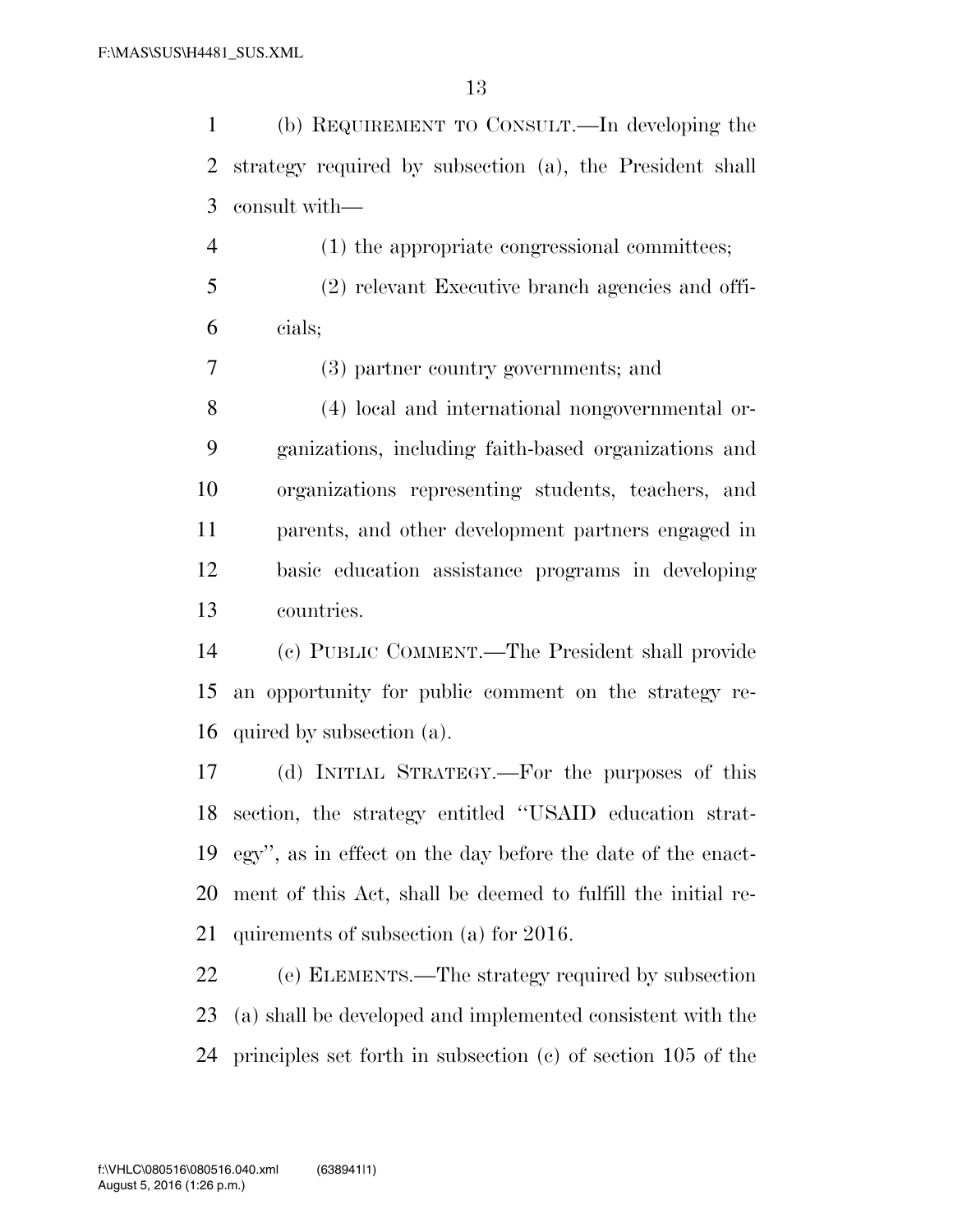Foreign Assistance Act of 1961 (as added by section 3 of this Act) and shall seek to—

 (1) build the capacity of relevant actors in part- ner countries, including in government and in civil society, to develop and implement national education plans that are aligned with and advance country de-velopment strategies;

 (2) identify and replicate successful interven- tions that improve access to and quality of edu-cation;

 (3) project general levels of resources needed to achieve stated program objectives;

 (4) leverage United States capabilities, includ- ing through technical assistance, training and re-search; and

 (5) improve coordination and reduce duplication among relevant Executive branch agencies and offi- cials, other donors, multilateral institutions, non- governmental organizations, and governments in partner countries.

 (f) ACTIVITIES SUPPORTED.—Assistance provided under section 105 of the Foreign Assistance Act of 1961 (as amended by section 3 of this Act) should advance the strategy required by subsection (a), including through ef-forts to—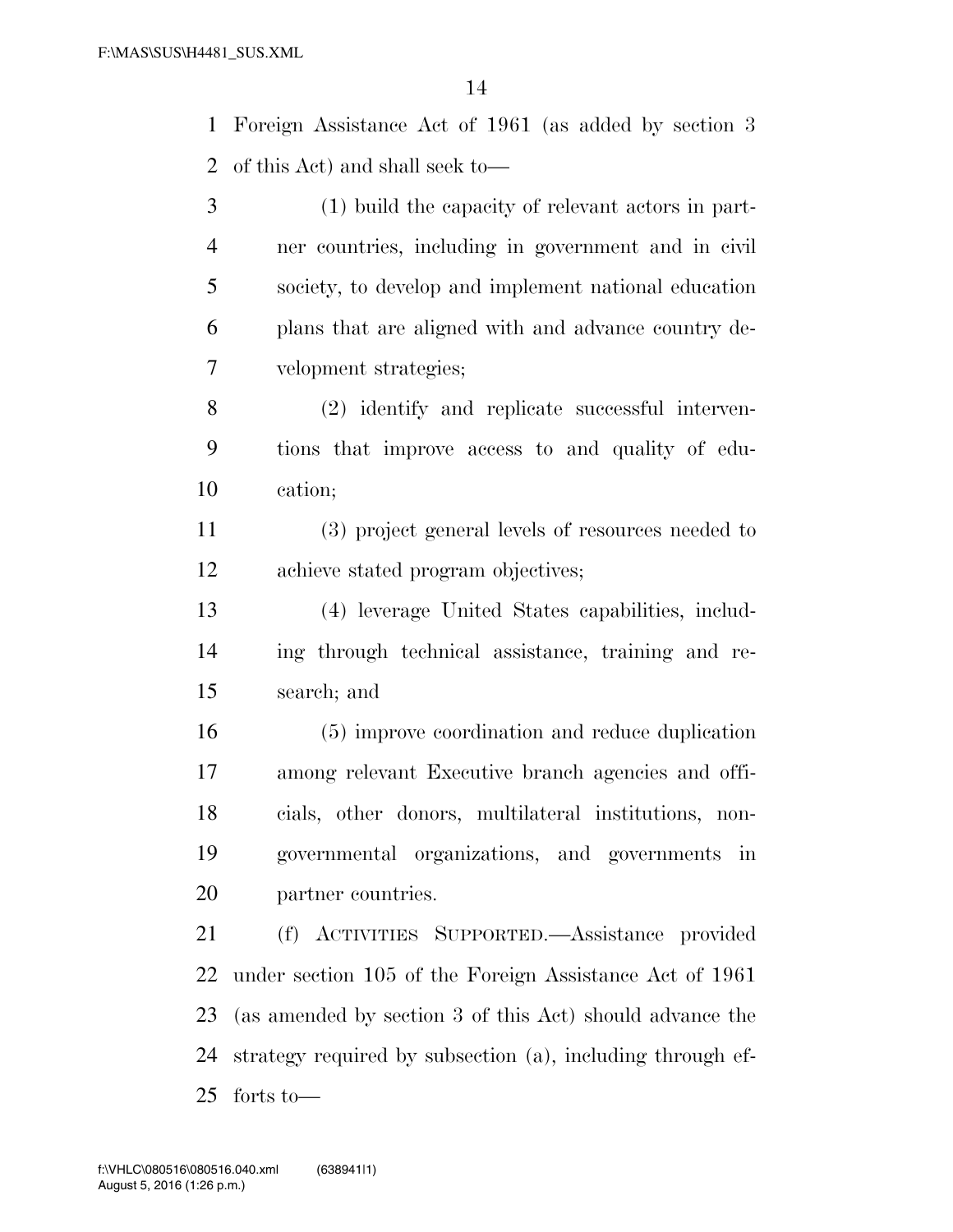(1) ensure an adequate supply and continued support for trained, effective teachers;

 (2) design and deliver relevant curricula, uphold quality standards, and supply appropriate teaching and learning materials;

 (3) build the capacity of basic education sys- tems in partner countries by improving management practices and supporting their ability to collect rel- evant data and monitor, evaluate, and report on the status and quality of education services, financing, and student-learning outcomes;

 (4) help mobilize domestic resources to elimi- nate or offset fees for educational services, including fees for tuition, uniforms, and materials;

 (5) support education on human rights and conflict-resolution while ensuring that schools are not incubators for violent extremism;

 (6) work with communities to help girls over- come relevant barriers to their receiving a safe, qual- ity basic education, including by improving girls' safety in education settings, helping girls to obtain the skills needed to find safe and legal employment upon conclusion of their education, and countering harmful practices such as child, early, and forced marriage and gender-based violence;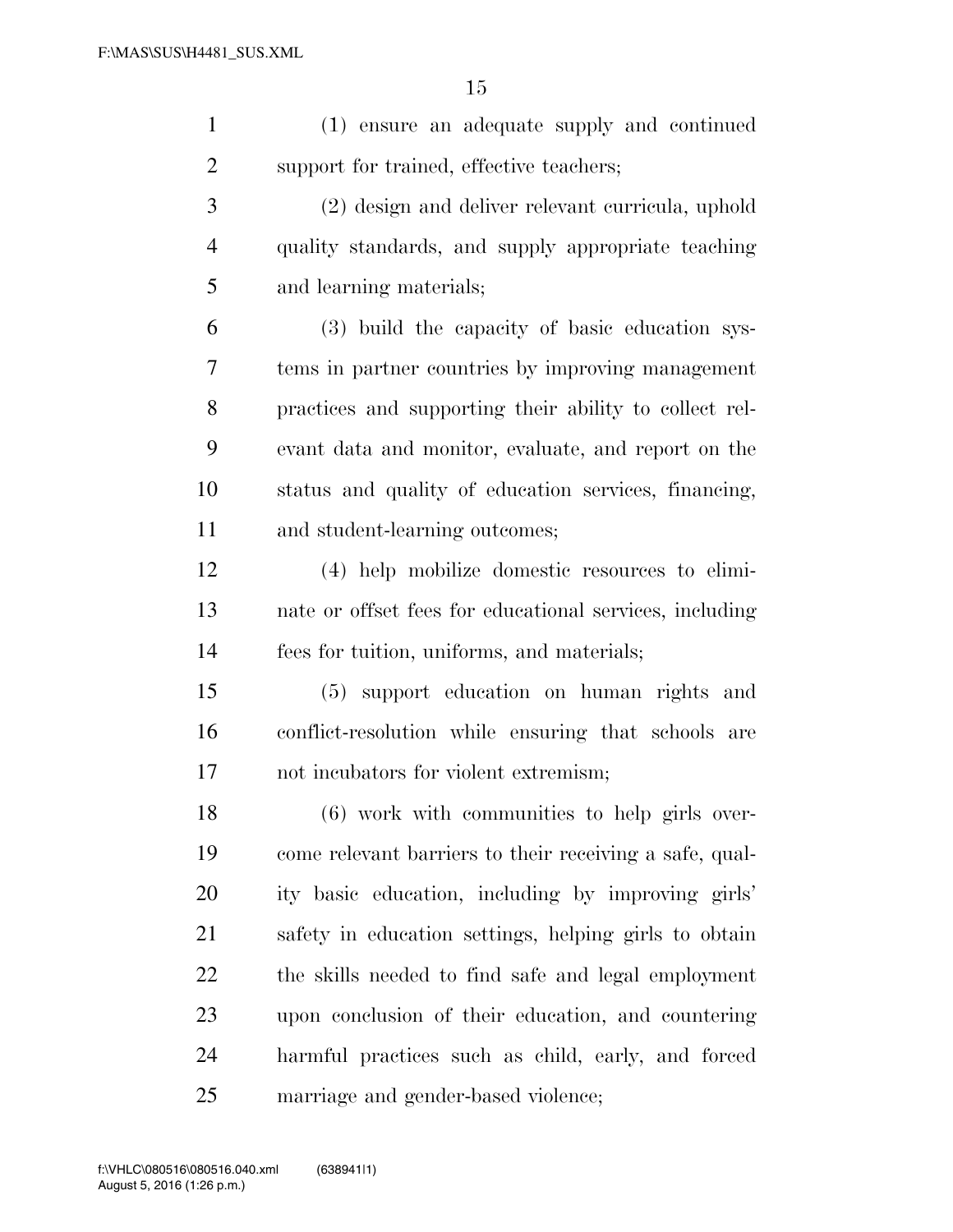(7) ensure access to education for the most marginalized children and vulnerable groups, includ- ing through the provision of appropriate infrastruc- ture, flexible learning opportunities, accelerated and second-chance classes, and opportunities that sup-port leadership development;

 (8) make schools safe and secure learning envi- ronments without threat of physical, psychological, and sexual violence, including by supporting safe passage to and from schools and constructing sepa-rate latrines for boys and girls; and

 (9) support a communities-of-learning approach that utilizes schools as centers of learning and devel- opment for an entire community, to leverage and maximize the impact of other development efforts, and reduce duplication and waste.

 (g) ADDITIONAL ACTIVITIES SUPPORTED FOR COUN- TRIES AFFECTED BY CONFLICT AND CRISES.—In addi- tion to the activities supported under subsection (f), as- sistance provided under section 105 of the Foreign Assist- ance Act of 1961 (as amended by section 3 of this Act) to foreign countries or those parts of the territories of for- eign countries that are affected by or emerging from armed conflict, humanitarian crises, or other emergency situations may be used to support efforts to—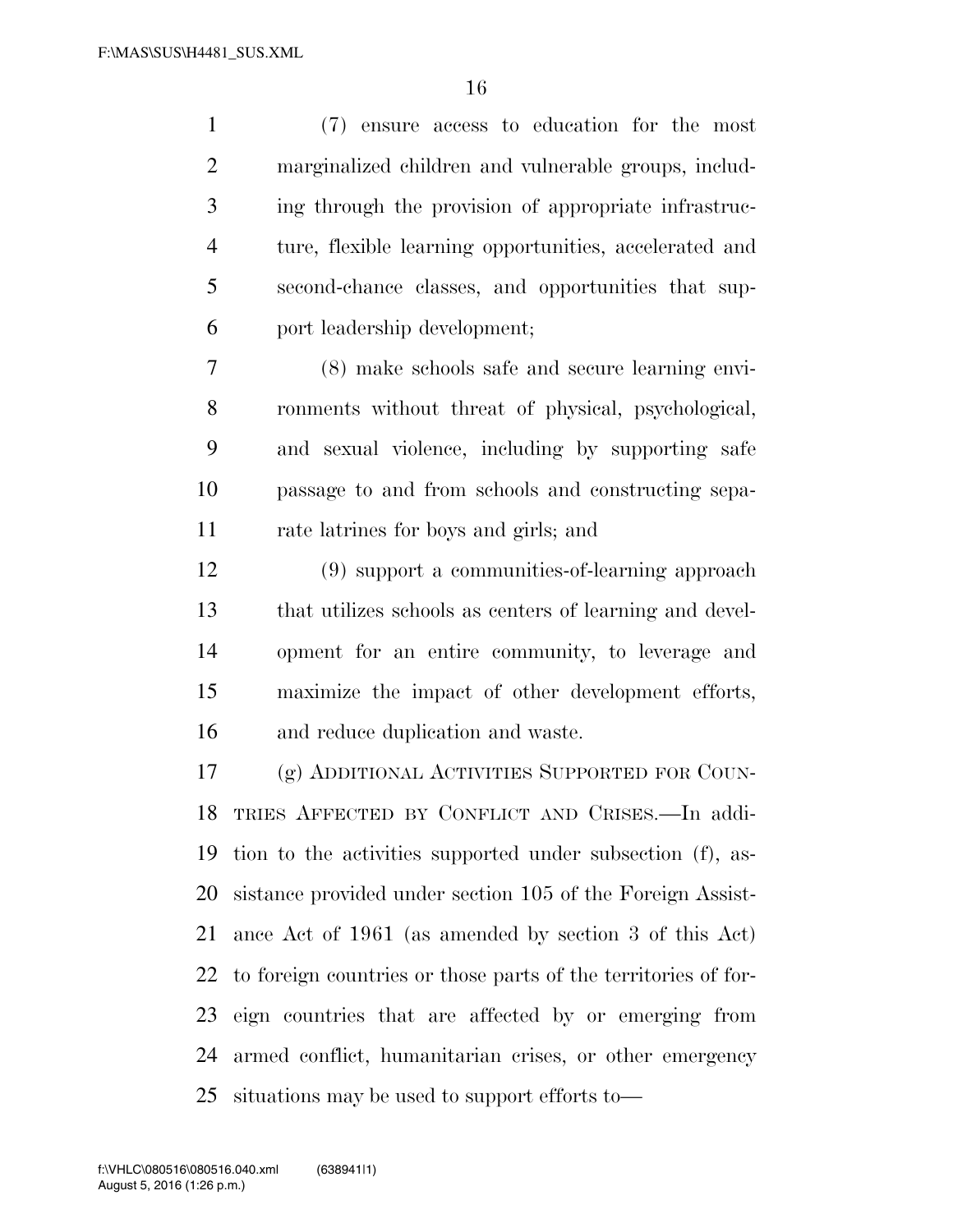| $\mathbf{1}$   | (1) ensure a continuity of basic education for         |
|----------------|--------------------------------------------------------|
| $\overline{2}$ | all children through appropriate formal and non-       |
| 3              | formal education programs and services;                |
| $\overline{4}$ | (2) ensure that basic education assistance of          |
| 5              | the United States to countries in emergency settings   |
| 6              | shall be informed by the Minimum Standards of the      |
| 7              | Inter-Agency Network for Education in Emergencies      |
| 8              | ("INEE Minimum Standards");                            |
| 9              | (3) coordinate basic education programs with           |
| 10             | complementary services to protect children from        |
| 11             | physical harm, psychological and social distress, re-  |
| 12             | cruitment into armed groups, family separation, and    |
| 13             | abuses related to their displacement;                  |
| 14             | (4) support, train, and provide professional de-       |
| 15             | velopment for educators working in emergency set-      |
| 16             | tings;                                                 |
| 17             | (5) help build national capacity to coordinate         |
| 18             | and manage basic education during emergency re-        |
| 19             | sponse and through recovery;                           |
| 20             | (6) promote the reintegration of teachers and          |
| 21             | students affected by conflict, whether refugees or in- |
| 22             | ternally displaced, into educational systems; and      |
| 23             | (7) ensure the safety of children in school, in-       |
| 24             | cluding through support for—                           |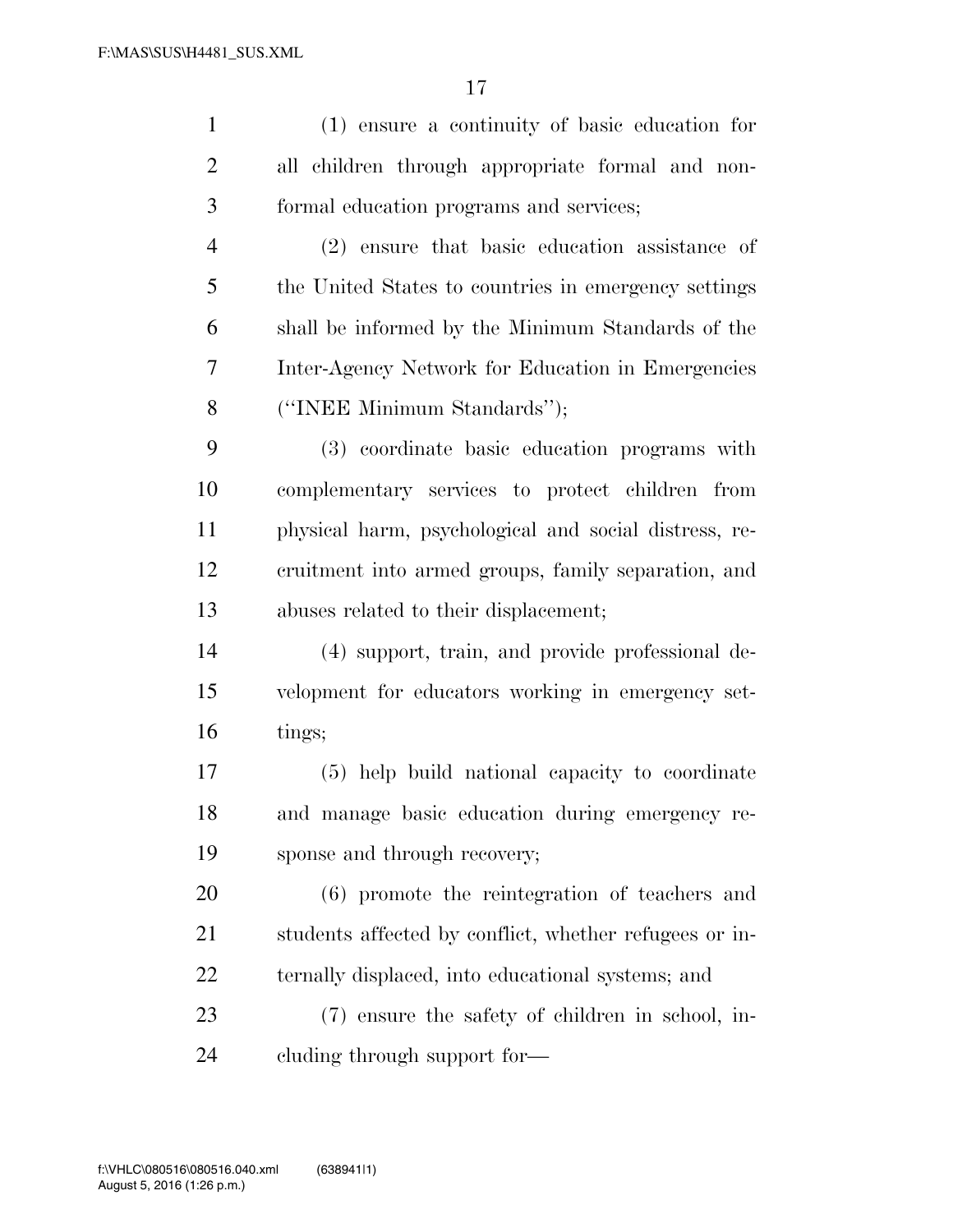| $\mathbf{1}$   | (A) the provision of safe learning environ-        |
|----------------|----------------------------------------------------|
| $\overline{2}$ | ments with appropriate facilities, especially for  |
| 3              | girls;                                             |
| $\overline{4}$ | (B) safe passage to and from school, in-           |
| 5              | cluding landmine awareness, the designation of     |
| 6              | schools as conflict-free zones, the adoption and   |
| 7              | support of community-owned protective meas-        |
| 8              | ures to reduce the incidence of attacks on edu-    |
| 9              | cational facilities and personnel by local actors, |
| 10             | armed groups, and armed forces;                    |
| 11             | (C) out-of-school and flexible-hour edu-           |
| 12             | cation programs in areas where security condi-     |
| 13             | tions are prohibitive;                             |
| 14             | (D) safety plans in case of emergency with         |
| 15             | clearly defined roles for school personnel; and    |

 (E) appropriate infrastructure, including emergency communication systems and access to mobile telecommunications with local police and security personnel.

# **SEC. 5. IMPROVING COORDINATION AND OVERSIGHT.**

 (a) SENIOR COORDINATOR OF UNITED STATES INTERNATIONAL BASIC EDUCATION ASSISTANCE.—There is established within the United States Agency for Inter- national Development a Senior Coordinator of United States International Basic Education Assistance (referred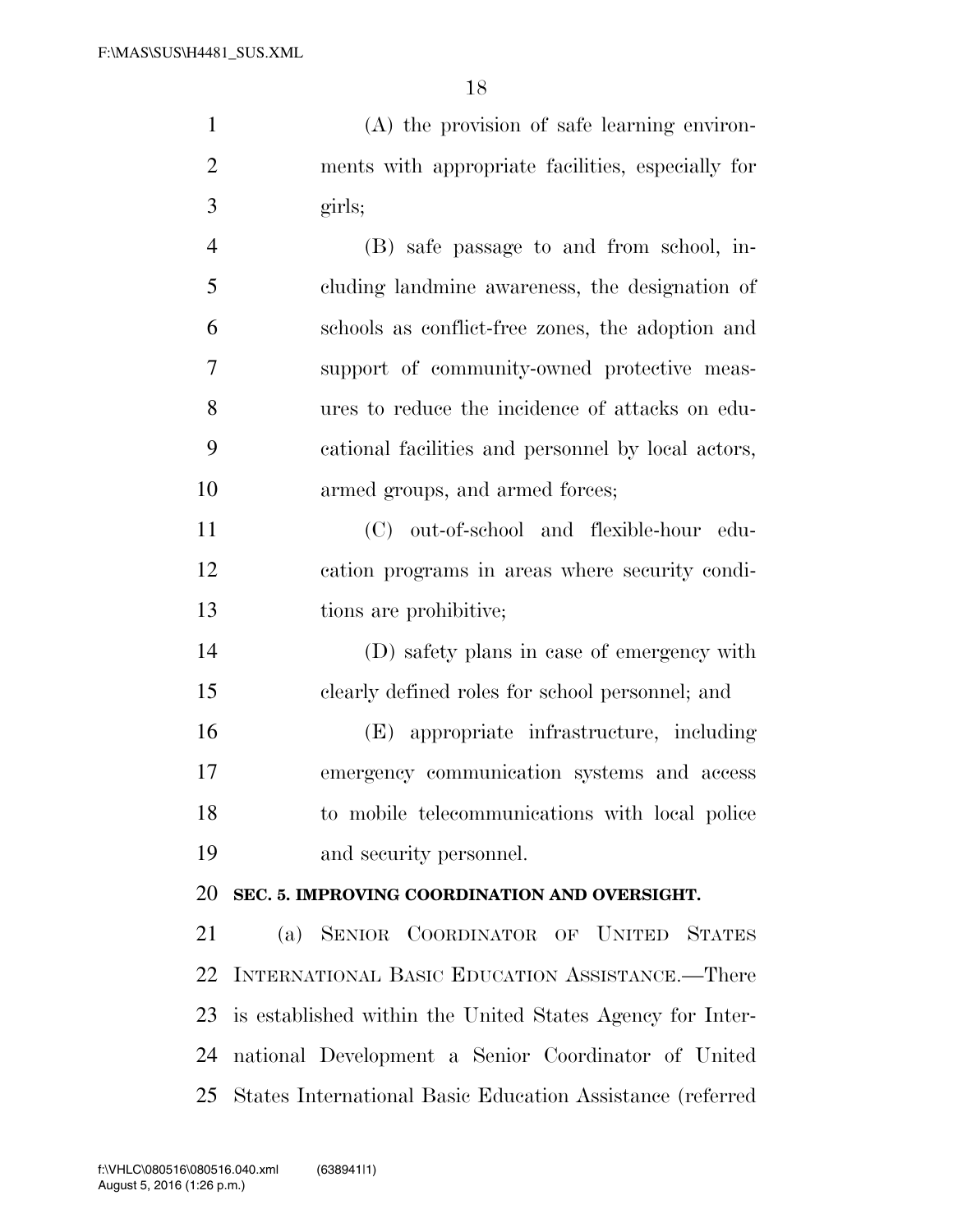to in this Act as the ''Senior Coordinator''), who shall be appointed by the President.

(b) DUTIES.—

 (1) IN GENERAL.—The Senior Coordinator shall have primary responsibility for the oversight and coordination of all resources and activities of the United States Government relating to the promotion of international basic education programs and activi-ties.

 (2) SPECIFIC DUTIES.—The Senior Coordinator shall—

 (A) facilitate program and policy coordina- tion of international basic education programs and activities among relevant Executive branch agencies and officials, partner governments, multilateral institutions, the private sector, and nongovernmental and civil society organizations; (B) develop and revise the strategy re-quired under section 4;

 (C) monitor, evaluate, and report on activi- ties undertaken pursuant to the strategy re-22 quired under section 4; and

 (D) establish due diligence criteria for all recipients of funds provided by the United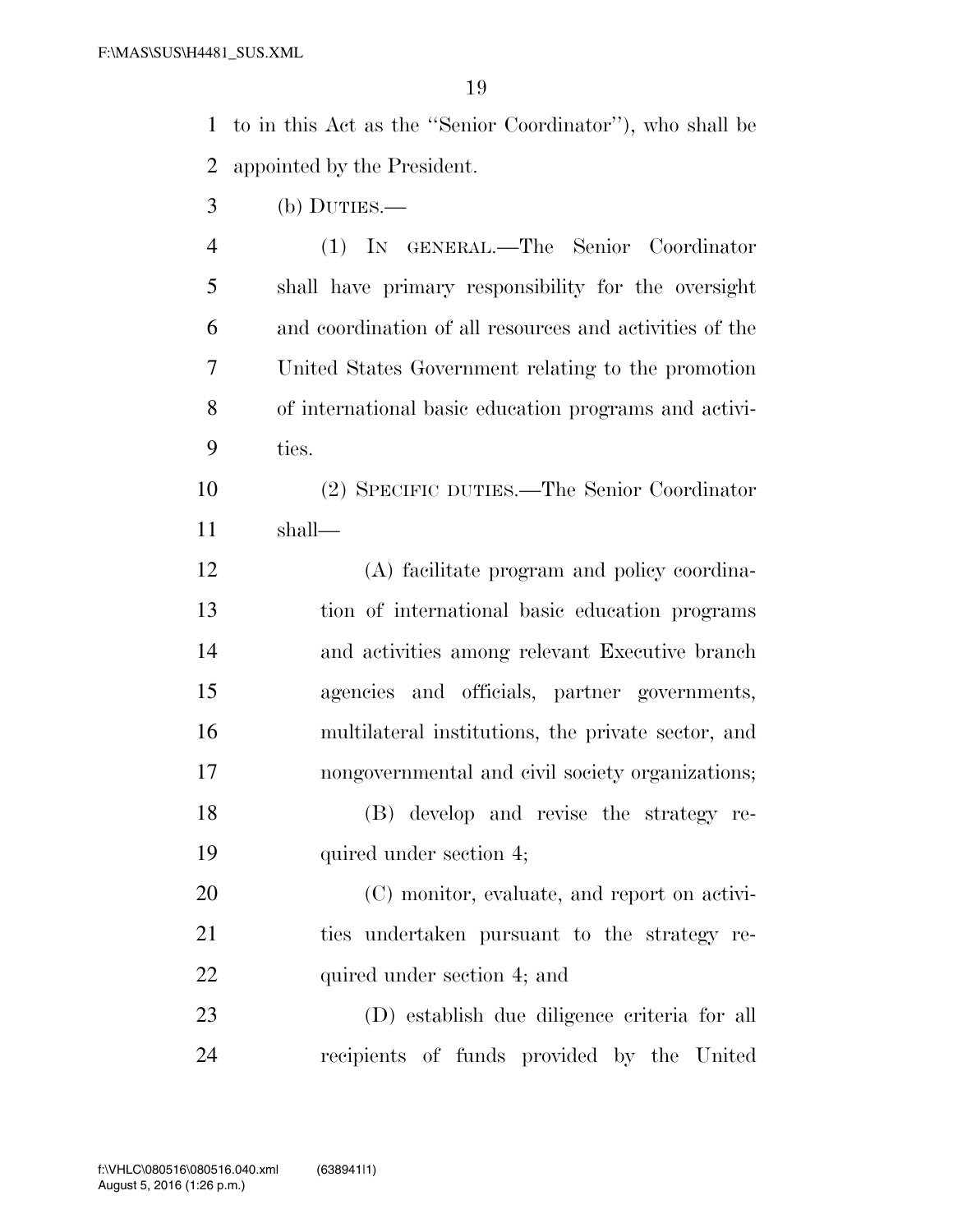States to carry out activities under this Act and 2 the amendments made by this Act.

 (c) OFFSET.—To offset any costs incurred by the United States Agency for International Development to carry out the establishment and appointment of a Senior Coordinator of United States International Basic Edu- cation Assistance in accordance with subsection (a), the President shall eliminate such positions within the United States Agency for International Development, unless oth- erwise authorized or required by law, as the President de-termines to be necessary to fully offset such costs.

### **SEC. 6. MONITORING AND EVALUATION OF PROGRAMS.**

 The President shall seek to ensure that programs car- ried out under the strategy required under section 4 shall—

 (1) apply rigorous monitoring and evaluation methodologies to focus on learning and account-ability;

 (2) include methodological guidance in the im- plementation plan and support systemic data collec- tion using internationally comparable indicators, norms, and methodologies, to the extent practicable and appropriate;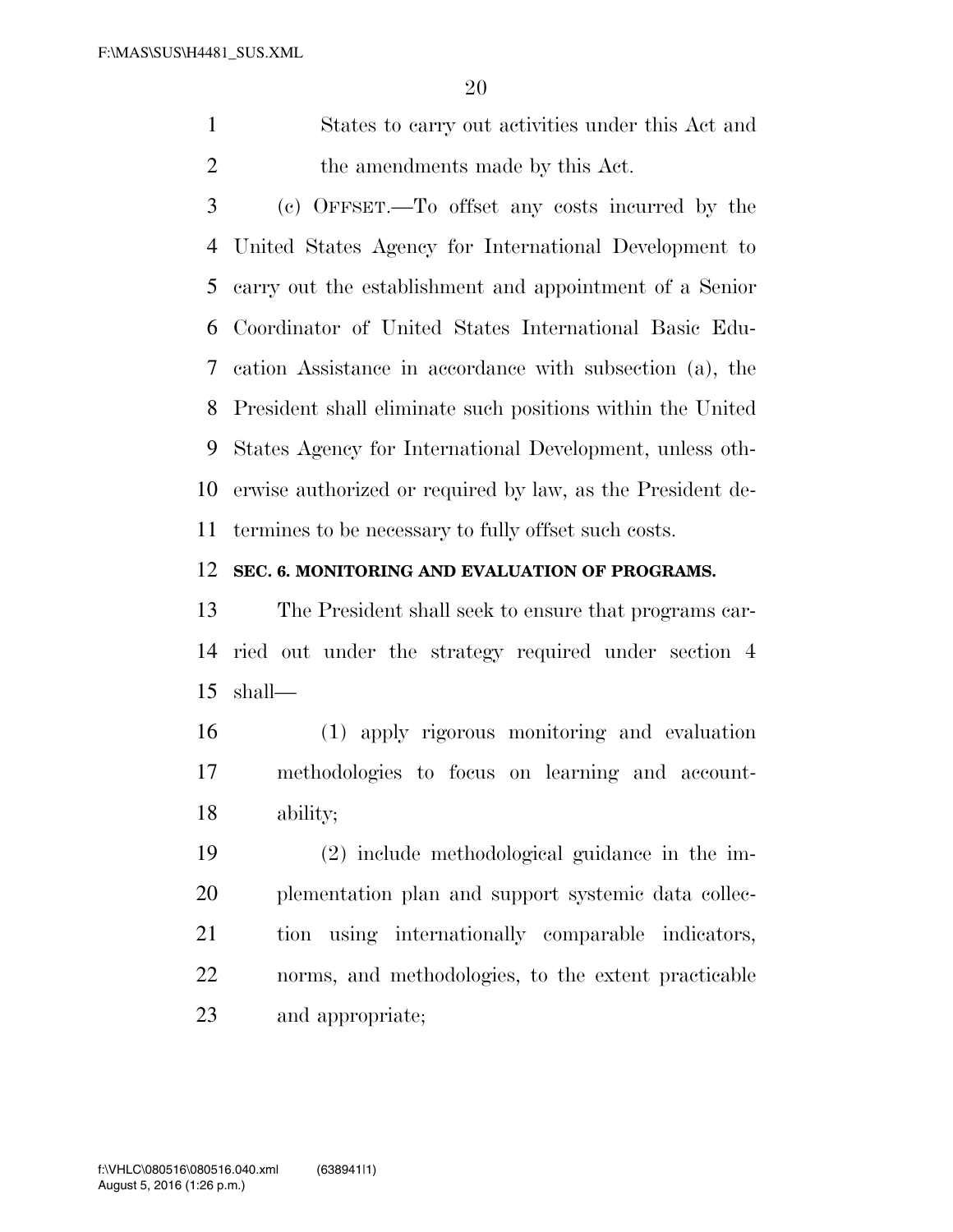(3) disaggregate all data collected and reported by age, gender, marital status, disability, and loca-tion, to the extent practicable and appropriate;

 (4) be planned and budgeted to include funding for both short- and long-term monitoring and eval- uation to enable assessment of the sustainability and scalability of assistance programs; and

 (5) support the increased use and public avail- ability of education data for improved decision mak- ing, program effectiveness, and monitoring of global progress.

### **SEC. 7. TRANSPARENCY AND REPORTING TO CONGRESS.**

 (a) ANNUAL REPORT ON THE IMPLEMENTATION OF STRATEGY.—Not later than March 31 of each year through 2031, the President shall submit to the appro- priate congressional committees a report on the implemen- tation of the strategy developed pursuant to section 4 and make the report available to the public.

 (b) MATTERS TO BE INCLUDED.—The report re-quired under subsection (a) shall include—

 (1) a description of the efforts made by relevant Executive branch agencies and officials to implement the strategy developed pursuant to section 4 with a particular focus on the activities carried out;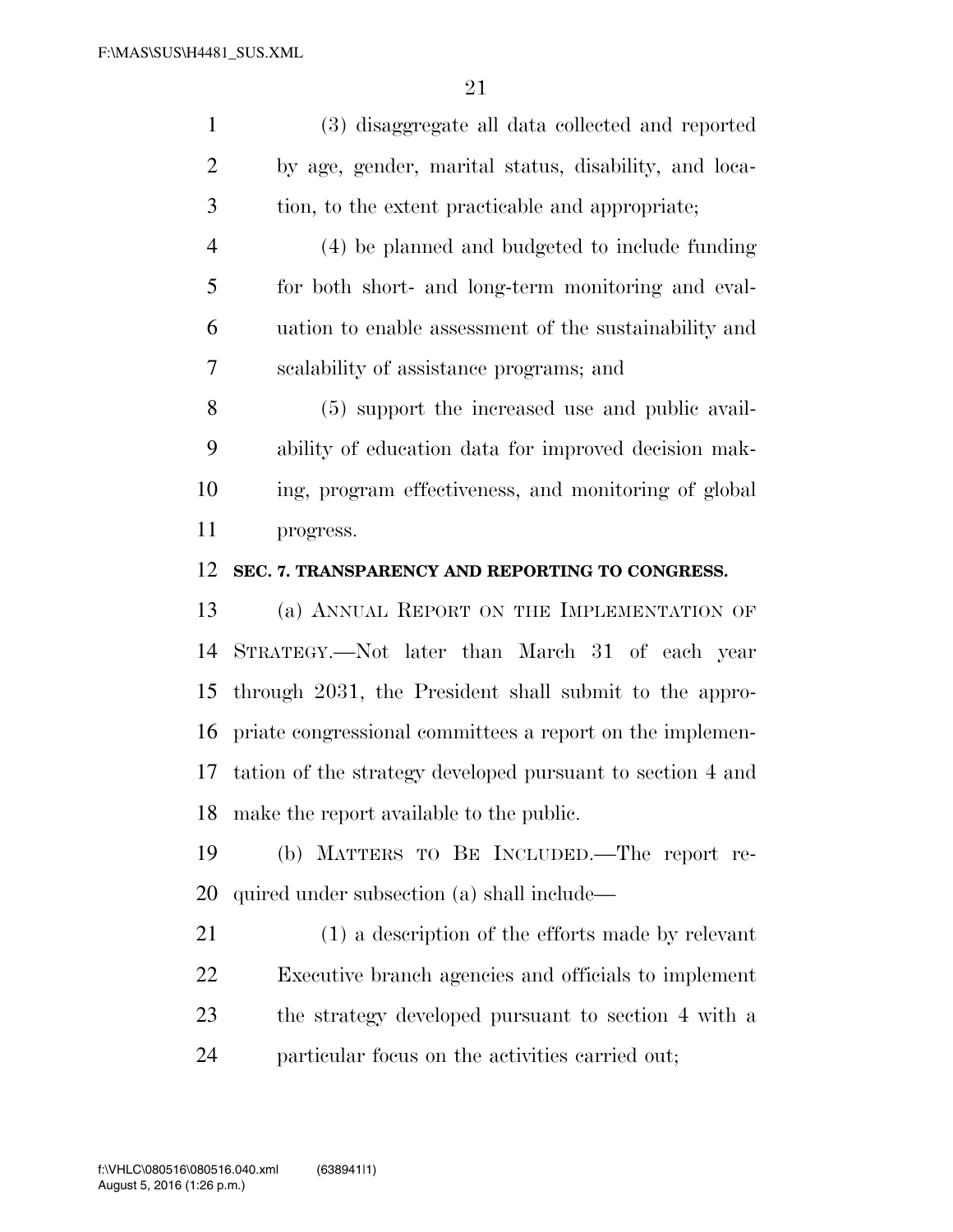(2) a description of the extent to which each partner country selected to receive assistance for basic education meets the priority criteria specified in subsection (c) of section 105 of the Foreign As- sistance Act (as added by section 3 of this Act); and (3) a description of the progress achieved over the reporting period toward meeting the goals, objec- tives, benchmarks, and timeframes specified in the strategy developed pursuant to section 4 at the pro- gram level, as developed pursuant to monitoring and evaluation specified in section 6.

### **SEC. 8. DEFINITIONS.**

 (a) APPROPRIATE CONGRESSIONAL COMMITTEES.— In this Act, the term ''appropriate congressional commit-tees'' means—

 (1) the Committee on Appropriations and the Committee on Foreign Relations of the Senate; and (2) the Committee on Appropriations and the Committee on Foreign Affairs of the House of Rep-resentatives.

 (b) OTHER DEFINITIONS.—In this Act, the terms ''basic education'', ''partner country'', ''relevant Executive branch agencies and officials'', ''national education plan'', ''marginalized children and vulnerable groups'', and ''gen-der parity in basic education'' have the meanings given